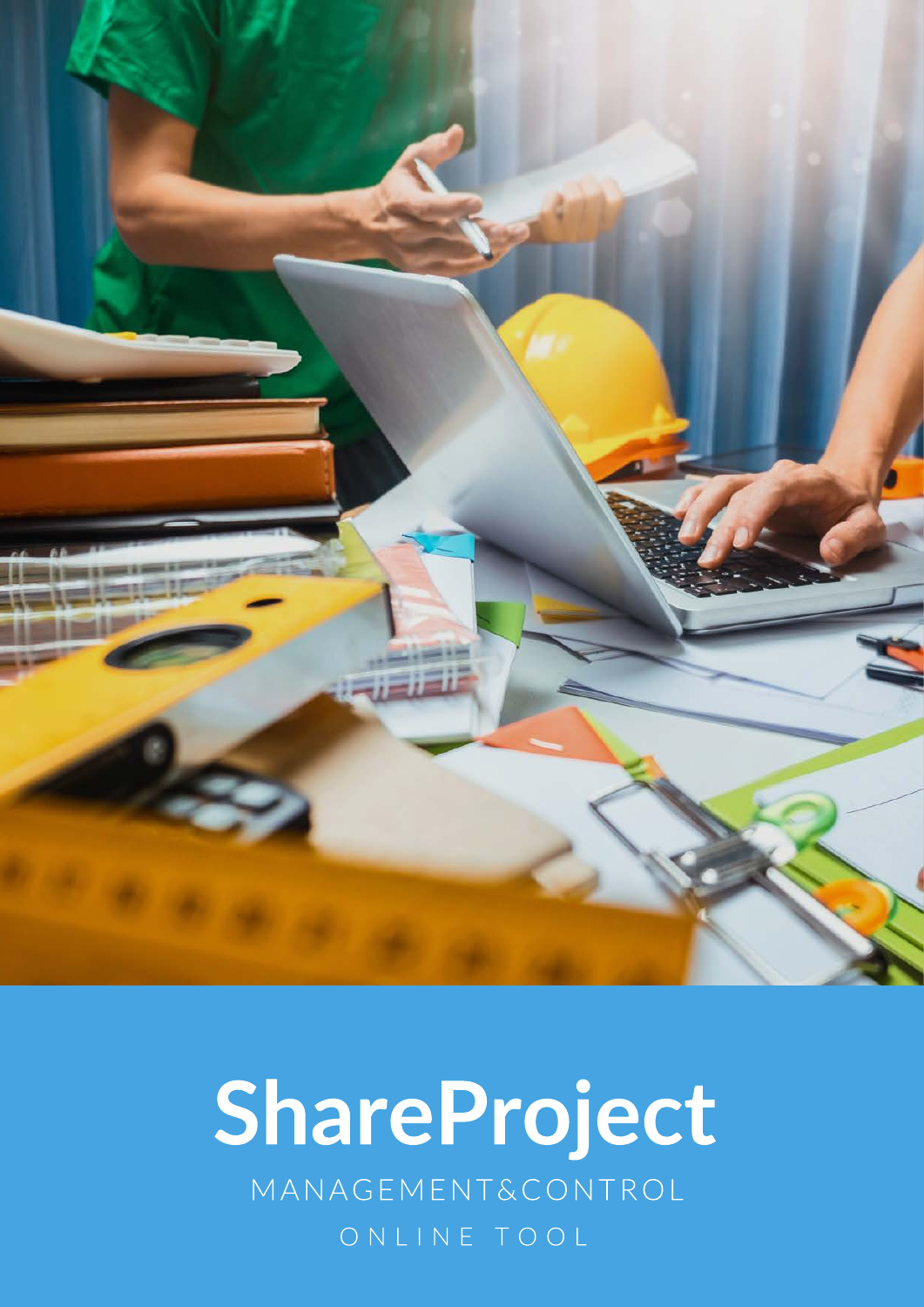

**1**

**ShareProject is MTA platform used for communication and documentation exchange with clients. The module for project queries (list of open points – LOP) guarantees fast, transparent communicaton, monitoring of issues** requiring clarifications and advanced reporting. The module for documentation **management ensures quick and easy transfer, distributon, navigaton, ordering and supervision of documentaton and access to documents on every mobile device.**

### **LIST OF OPEN POINTS**

| No <b>0219/MTA</b> Status                                                                                                                                                              |                  | Recipients                                 |                      | Category Static forces | <b>A</b> Reports |  |  |  |  |  |  |  |
|----------------------------------------------------------------------------------------------------------------------------------------------------------------------------------------|------------------|--------------------------------------------|----------------------|------------------------|------------------|--|--|--|--|--|--|--|
| ? Question                                                                                                                                                                             | <b>O</b> Details | <b>Attachments</b>                         | $\vee$ Realization   |                        |                  |  |  |  |  |  |  |  |
| <b>Static forces</b>                                                                                                                                                                   |                  |                                            |                      |                        |                  |  |  |  |  |  |  |  |
| Refers to Figure GB1036-10UMA-CLC032-600341_00.pdf : Is the force Mz=50kN given in table<br>for profile 2005 - HEA160 correct ? (see attachment)<br>Grzegorz Rówiński 2020-01-17 07:32 |                  |                                            |                      |                        |                  |  |  |  |  |  |  |  |
| ? Question                                                                                                                                                                             | <b>O</b> Details | <b>Attachments</b>                         | <b>◆ Realization</b> |                        |                  |  |  |  |  |  |  |  |
|                                                                                                                                                                                        | 0.pdf            | 0219MTA Q GB1036-10<br>UMA-CLC032-600341 0 |                      |                        |                  |  |  |  |  |  |  |  |
|                                                                                                                                                                                        |                  | ₹430.89 KB                                 |                      |                        |                  |  |  |  |  |  |  |  |
|                                                                                                                                                                                        |                  |                                            |                      |                        |                  |  |  |  |  |  |  |  |

effectiveness. Communication ShareProject is aimed at the increase of communication in the project is fast and clear thanks to a common, user-friendly designed base gathering technical queries issued by all engaged parties. The base is equipped with report generator, notification system and mechanisms for monitoring queries status.

#### $\left\lceil \frac{1}{2} \cdot \frac{1}{2} \cdot \frac{1}{2} \cdot \frac{1}{2} \cdot \frac{1}{2} \cdot \frac{1}{2} \cdot \frac{1}{2} \cdot \frac{1}{2} \cdot \frac{1}{2} \cdot \frac{1}{2} \cdot \frac{1}{2} \cdot \frac{1}{2} \cdot \frac{1}{2} \cdot \frac{1}{2} \cdot \frac{1}{2} \cdot \frac{1}{2} \cdot \frac{1}{2} \cdot \frac{1}{2} \cdot \frac{1}{2} \cdot \frac{1}{2} \cdot \frac{1}{2} \cdot \frac{1}{2} \cdot \frac{1}{2} \cdot \frac{1}{2} \$ **List of Open Points**

| Selection panel $\blacktriangledown$<br>くく | OUESTIONS (1 of 225)                                         |         |                                | $\leq$ Save the settings                                                                                                                                                  | My settings             | <b>O</b> Default settings          |                                     |                        |                                                                                                                                                       |                       |                       | view without subquestions Yes   |                          |              |
|--------------------------------------------|--------------------------------------------------------------|---------|--------------------------------|---------------------------------------------------------------------------------------------------------------------------------------------------------------------------|-------------------------|------------------------------------|-------------------------------------|------------------------|-------------------------------------------------------------------------------------------------------------------------------------------------------|-----------------------|-----------------------|---------------------------------|--------------------------|--------------|
| Select area                                | SUBQUE v NO                                                  |         |                                | $~\vee~$ STATUS<br>$\checkmark$                                                                                                                                           | SUBJECT<br>$\checkmark$ | QUESTI<br>$\checkmark$             | <b>SENDER</b><br>$\checkmark$       | PUBLIS<br>$\checkmark$ | <b>PRIORITY</b><br>$\checkmark$                                                                                                                       | SCOPE<br>$\checkmark$ | ANSWE<br>$\checkmark$ | ANSWE<br>$\checkmark$           | NUMBE v                  |              |
| Select author                              |                                                              |         |                                |                                                                                                                                                                           | $\odot$                 | $\odot$                            | $\odot$                             | $\Box$                 |                                                                                                                                                       |                       | $\Box$                | $\odot$                         |                          |              |
| Select recipient                           |                                                              |         | 0225/MTA                       |                                                                                                                                                                           |                         |                                    |                                     |                        |                                                                                                                                                       |                       |                       |                                 |                          |              |
| Select category                            |                                                              | $\circ$ | new                            | pending                                                                                                                                                                   | Purlin conn             | Purlin conne                       | Katarzyna Sal                       | 2020-01-30 1           | Normal                                                                                                                                                | <b>UVM</b>            |                       |                                 | $\mathbf{1}$             |              |
| Forwarded questions<br>After the deadline  |                                                              | $\circ$ | 0224/MTA                       | <b>O</b> with<br>answer                                                                                                                                                   | <b>Lack forces</b>      | Regarding to                       | Grzegorz Ró                         | 2020-01-22 1           | $H$ High                                                                                                                                              | <b>UMA</b>            | 2020-01-23 1          | Uwe Wittstru                    | $\mathbf 0$              |              |
| $\bigoplus$ From                           |                                                              | $\circ$ | 0223/MTA<br>new                | pending                                                                                                                                                                   | Railings on             | Drawing no                         | Katarzyna Sal                       | 2020-01-22 0           | Normal                                                                                                                                                | <b>UVM</b>            |                       |                                 | $-7o$                    |              |
| <b>D</b> +To                               | ٠                                                            |         | 0 0222/MTA                     | clarified                                                                                                                                                                 | <b>EARTHING</b>         | In places wh                       | Katarzyna Sal                       | 2020-01-20 0           | Normal                                                                                                                                                | 11UHY                 | 2020-01-21 0          | Uwe Wittstru                    | $\mathbf{1}$             |              |
| ▲ → Drafts                                 | ٠                                                            | $\circ$ | 0221/MTA                       | clarified                                                                                                                                                                 | <b>EARTHING</b>         | Drawing no                         | Katarzyna Sal                       | 2020-01-17 1           | Normal                                                                                                                                                | 11UHY                 | 2020-01-21 0          | Uwe Wittstru                    | $-2$                     |              |
|                                            |                                                              | $\circ$ | 0220/MTA                       | clarified                                                                                                                                                                 | <b>EARTHING</b>         | Drawing no                         | Katarzyna Sal                       | 2020-01-170            | Normal                                                                                                                                                | <b>UMA</b>            | 2020-01-21 0          | Uwe Wittstru                    | $-2$                     |              |
| $\mathbf{L}$ SBM (0)                       |                                                              | $\circ$ | 0219/MTA                       | o with<br>answer                                                                                                                                                          | <b>Static forces</b>    | Refers to Fig                      | Grzegorz Ró                         | 2020-01-17 0           | <b>High</b>                                                                                                                                           | <b>UMA</b>            | 2020-01-21 0          | Uwe Wittstru                    | $-3$                     |              |
|                                            |                                                              |         | $0$ 0218/MTA                   | $\bullet$ clarified                                                                                                                                                       | Plan at TOG             | Drawing GB1                        | Katarzyna Sal                       | 2019-12-20 0           | Normal                                                                                                                                                | <b>ULA</b>            | 2020-01-07 1          | Uwe Wittstru                    | $-16$                    |              |
|                                            |                                                              |         | 0.0247BATA                     | <b>A</b> clasified                                                                                                                                                        | Dotail of his           | Deputing CD1                       | Vataramas Cal                       | 2010/12/10 0           |                                                                                                                                                       | 111 A                 | 3010 13 10 A          | <b>Linigas Drago</b>            | $\overline{\phantom{a}}$ |              |
|                                            |                                                              |         |                                | No <b>0218/MTA</b> Status Recipients <b>SERVING</b>                                                                                                                       | Category Ladder         |                                    | $\square$ Notes<br><b>A</b> Reports |                        | Response time 434h 33m                                                                                                                                |                       |                       |                                 |                          |              |
|                                            | ? Question                                                   |         | <b><i><u>A</u></i></b> Details | <b>Attachments</b>                                                                                                                                                        | <b>√</b> Realization    |                                    |                                     | <b>Q</b> Answer        | <b>I</b> ranslation                                                                                                                                   | <b>Attachments</b>    |                       |                                 |                          |              |
|                                            | Plan at TOG el +5.060<br>Drawing GB1036-10ULA-&CLC032-600718 |         |                                | On plan at TOG el. +5.060 is ladder and safety gate. Are they within our scope? If so, we need<br>information on what we can connect the caged ladder and safety gate to. |                         |                                    |                                     |                        | Ja, die genannten Strukturen gehören ebenfalls in Ihrem Leistungsumfang. Bitte sehen Sie<br>sich die markierten Details in den angehängten Plänen an. |                       |                       | Uwe Wittstruck 2020-01-07 11:30 |                          | $\checkmark$ |
|                                            |                                                              |         |                                |                                                                                                                                                                           |                         | Katarzyna Salwiak 2019-12-20 08:35 |                                     |                        |                                                                                                                                                       |                       |                       |                                 |                          |              |

### www.mta-online.net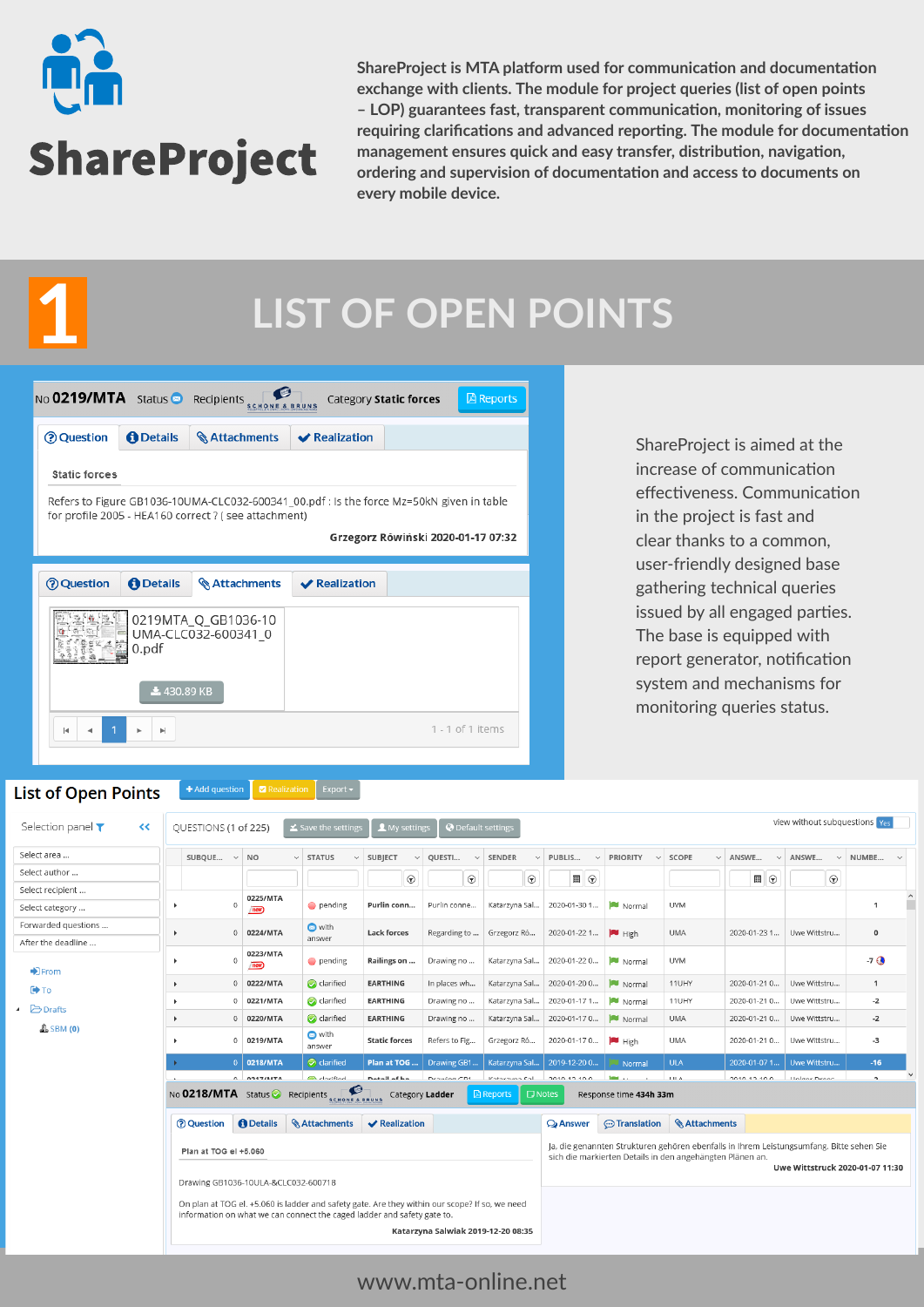

-Fast and easy distribution of project documentation. -Transfer, distribution, navigation and supervision of documentation.

-Access to project documentation on every mobile device without space or time limitations.

**2**

### **DOCUMENTATION**

|                                       | 58.37 MB                 | <b>ETR</b> TS-442 - Roof - Attic.zip |   |   | TS-442 - Roof - Attic |                                       |
|---------------------------------------|--------------------------|--------------------------------------|---|---|-----------------------|---------------------------------------|
| Content                               | <b>Basic information</b> |                                      |   |   |                       |                                       |
|                                       | <b>FILE NAME</b>         | $\checkmark$                         |   |   | <b>NUMBER</b>         |                                       |
| $\mathbb{R}$<br>٠                     | 00.bmf                   | 442101 GB1036-10ULA-&CLC034-622761   | 圡 |   |                       | 442101_GB1036-10ULA-&CLC034-622761_00 |
| $\triangleright$ <b>DWG</b>           | 00.dwg                   | 442101_GB1036-10ULA-&CLC034-622761   | 土 |   |                       | 442101 GB1036-10ULA-&CLC034-622761 00 |
| $\blacktriangleright$ $\frac{1}{200}$ | 00.pdf                   | 442101 GB1036-10ULA-&CLC034-622761   | 土 | ◉ |                       | 442101 GB1036-10ULA-&CLC034-622761 00 |
| $\mathbf{F}$                          | 00.bmf                   | 442102_GB1036-10ULA-&CLC034-622762   | 盂 |   |                       | 442102 GB1036-10ULA-&CLC034-622762 00 |
| <b>DWG</b><br>Þ.                      | 00.dwg                   | 442102 GB1036-10ULA-&CLC034-622762   | 圡 |   |                       | 442102 GB1036-10ULA-&CLC034-622762 00 |
| $\frac{1}{2}$                         | 00.pdf                   | 442102_GB1036-10ULA-&CLC034-622762   | 盂 | ◉ |                       | 442102 GB1036-10ULA-&CLC034-622762 00 |
| $\mathbb{R}$<br>Þ.                    | 00.bmf                   | 442103_GB1036-10ULA-&CLC034-622763   | 土 |   |                       | 442103 GB1036-10ULA-&CLC034-622763 00 |
| $\blacktriangleright$ DWG             | 00.dwg                   | 442103_GB1036-10ULA-&CLC034-622763   | 土 |   |                       | 442103 GB1036-10ULA-&CLC034-622763 00 |

Project document management is a key process in the implementation of any project in the construction industry. The documentation management process consists of distribution and document supervision. The right tool to administer and control the input data and project documentation influences the optimization of the whole investment process. ShareProject guarantees fast transfer, distribution, navigation and supervision of documentation.

**19060** - Keadby  $\star$  **A**  $\boxdot$  **Q C** Maria Jaroś | MTA  $\bullet$   $\star$ 

#### ShareProject v1.0.60.10 Search

**48** Dashboard

#### **ED** Output documents (614)

| <b>ff</b> Timetable           |           |                |                          |                                                           |           |                                                     |                              |       |                                                    |
|-------------------------------|-----------|----------------|--------------------------|-----------------------------------------------------------|-----------|-----------------------------------------------------|------------------------------|-------|----------------------------------------------------|
| <b>Q</b> LOP                  |           | Filter         | くく                       | $\triangleq$ Add $\triangleright$ $\triangleq$ Add folder |           |                                                     |                              |       |                                                    |
| <b>Documents</b>              | $\bullet$ | Scopes         | $\sim$<br>$\blacksquare$ | Workshop-Dokumentation                                    |           |                                                     |                              |       |                                                    |
|                               |           | $\Box$ (none)  | 6                        | $STATUS \sim SIZE$                                        |           | $\vee$ DIRECTORY / FILE                             | $\vee$ NAME                  |       | $\vee$ $\vee$ SCOPE $\vee$ DATE OF CREATION $\vee$ |
| D Input documents             |           | $\Box$ 00UBY01 | $\mathbf{A}$             |                                                           |           | ã.,                                                 |                              |       | 2020-01-31 16:01                                   |
| Output documents              |           | $\Box$ 00UBY02 | $5 -$                    |                                                           | 18.30 MB  | TS-842 - Handrails.zip                              | TS-842 - Handrails           | 11UHY | 2020-01-30 07:15                                   |
| 3D-Modell                     |           | □ 10UBA81      | $5 -$                    | ٠                                                         | 88.21 MB  | TS-552 - Platform.zip                               | TS-552 - Platform            | 11UHY | 2020-01-30 07:15                                   |
| Assembly drawings             |           | $\Box$ 10UBX   | $\Omega$                 |                                                           | 52.31 MB  | <b>Biz TS-724 - Wall 13 - Door.zip</b>              | TS-724 - Wall 13 - Door      |       | 2020-01-15 13:27<br><b>ULA</b>                     |
| Static calculations           |           |                |                          | ٠                                                         | 40.49 MB  | TS-840 - Railing.zip                                | TS-840 - Railing             |       | 2020-01-15 13:27<br><b>ULA</b>                     |
| Workshop-Dokumentation        |           | $\Box$ 10UBY   | $\mathbf{A}$             | ٠                                                         | 103.80 MB | FED TS-722 - Wall A - Door.zip                      | TS-722 - Wall A - Door       |       | 2020-01-15 13:27<br><b>ULA</b>                     |
|                               |           | $\Box$ 11UBA   |                          |                                                           | 29.13 MB  | TS-723 - Wall D - Door.zip                          | TS-723 - Wall D - Door       |       | 2020-01-15 13:26<br><b>ULA</b>                     |
| My resources                  | $\bullet$ | $\Box$ 11UBX   | $\mathbf Q$              | $\overline{\phantom{a}}$                                  | 39.90 MB  | <b>REZ</b> TS-439 - Roof girder.zip                 | TS-439 - Roof girder         |       | 2020-01-15 13:26<br><b>ULA</b>                     |
| Schedule                      | $\bullet$ | $\Box$ 11UBY   | 5.                       | ٠                                                         | 9.73 MB   | TS-57 - Tear_sheet.zip                              | TS-57 - Tear_sheet           |       | 2020-01-15 13:26<br><b>ULA</b>                     |
| <b>2</b> 3D Model             |           | $\Box$ 11 UHY  |                          | ٠                                                         | 58.37 MB  | TS-442 - Roof - Attic.zip                           | TS-442 - Roof - Attic        |       | 2020-01-15 13:26<br><b>ULA</b>                     |
|                               |           |                |                          | ٠                                                         | 70.76 MB  | TS-441 - Roof - Purlin.zip                          | TS-441 - Roof - Purlin       |       | 2020-01-15 13:26<br><b>ULA</b>                     |
| <b>Q<sub>6</sub></b> Settings | $\bullet$ | $\Box$ UBA     | 10                       |                                                           | 149.65 MB | era TS-440 - Roof - Brace.zip                       | TS-440 - Roof - Brace        |       | 2020-01-15 13:26<br><b>ULA</b>                     |
|                               |           | $\Box$ UBF UBE | 3                        | ٠                                                         | 9.94 MB   | <b>FEB</b> TS-310 - Monorail.zip                    | TS-310 - Monorail            |       | 2020-01-15 13:26<br><b>ULA</b>                     |
|                               |           | $\Box$ UGI     | 14                       | $\overline{ }$                                            | 56.38 MB  | FED TS-151 - Wall 13 - Column.zip                   | TS-151 - Wall 13 - Column    |       | 2020-01-15 13:25<br><b>ULA</b>                     |
|                               |           | $\Box$ UGY02   |                          |                                                           | 13.89 MB  | TS-247 - Wall A - Wall Beam.zip                     | TS-247 - Wall A - Wall Beam  |       | 2020-01-15 13:24<br><b>ULA</b>                     |
|                               |           | $\Box$ UHA     |                          |                                                           | 60.80 MB  | Riza TS-246 - Wall 13 - Wall Beam.zip               | TS-246 - Wall 13 - Wall Beam |       | 2020-01-15 13:24<br><b>ULA</b>                     |
|                               |           |                | 138                      |                                                           | 61.48 MB  | TS-245 - Wall 11 - Wall Beam.zip                    | TS-245 - Wall 11 - Wall Beam |       | 2020-01-15 13:24<br><b>ULA</b>                     |
|                               |           | $\Box$ ULA     | 21                       | ٠                                                         | 7.31 MB   | Fig. TS-244 - Wall E - Wall Beam.zip                | TS-244 - Wall E - Wall Beam  |       | 2020-01-15 13:24<br><b>ULA</b>                     |
|                               |           | $\square$ ULX  | 11                       |                                                           | 58.31 MB  | TS-243 - Wall D - Wall Beam.zip                     | TS-243 - Wall D - Wall Beam  |       | <b>ULA</b><br>2020-01-15 13:24                     |
|                               |           | $\Box$ UMA     | 182                      |                                                           | 42.38 MB  | <b>RTA</b> TS-242 - Wall A - Wall Beam.zip          | TS-242 - Wall A - Wall Beam  |       | <b>ULA</b><br>2020-01-15 13:24                     |
|                               |           | $\Box$ UMB     | 166                      | $\langle$                                                 | 33.00.149 | The me also consider the financial and              | TO A 40 INSURA CONTINUE      |       | <b>COLA</b>                                        |
|                               |           | $\Box$ unn     |                          | $\mathbb{H}$ .<br>$\rightarrow$                           |           | $2$ 3 4 5 6 7 8 9 10 $$ $\rightarrow$ $\rightarrow$ | 30 $\bullet$ items per page  |       | 1 - 30 of 321 items                                |

### www.mta-online.net